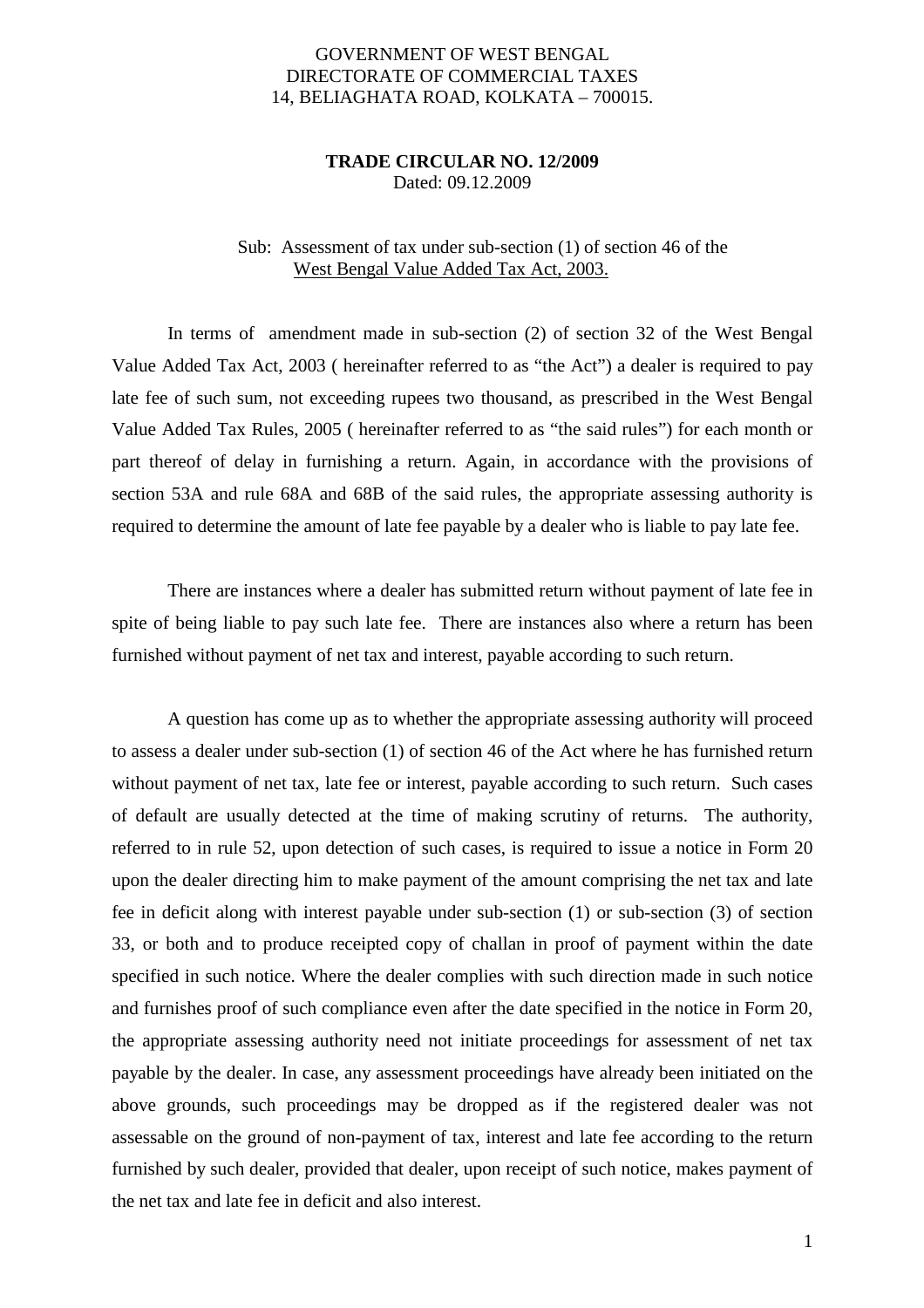Again, as per the provision of sub-section (3) of section 41, the notice in Form 20 shall not be issued to any dealer after the expiry of four months from the day on which a return has been furnished. Even where the said deficit in payment of net tax, interest and late fee is discovered after the expiry of four months from the day on which a return has been furnished and the dealer makes the payment of net tax and late fee in deficit and also interest upon being informed in writing by the appropriate assessing authority of such deficit, the appropriate assessing authority will not initiate proceedings for assessment of the case. In case, any assessment proceedings have already been initiated on the above grounds, such proceedings may be dropped as if the registered dealer was not assessable on the ground of non-payment of tax, interest and late fee according to the return furnished by such dealer, provided that dealer, upon receipt of such notice, makes payment of the net tax and late fee in deficit and also interest.

 In order to avoid unnecessary assessment, the above instructions are issued as a future guideline for the assessing officers in making assessment under sub-section (1) of Section 46 of the Act in the cases where the dealer has furnished return but full amount of net tax, interest and late fee payable according to such return has been paid after the due date of furnishing such return and where the appropriate assessing authority is satisfied that the return so furnished by the registered dealer is correct and complete. In other words, this guideline will not be applicable in respect of clause (a), (c), (d), (e), (ea), (eb), (f), (h) and (i), of sub-section (1) of Section 46 of the Act.

This Circular shall be deemed to have come into effect from  $1<sup>st</sup>$  day of December, 2009.

> (H. K. DWIVEDI) Commissioner, Commercial Taxes, W.B.